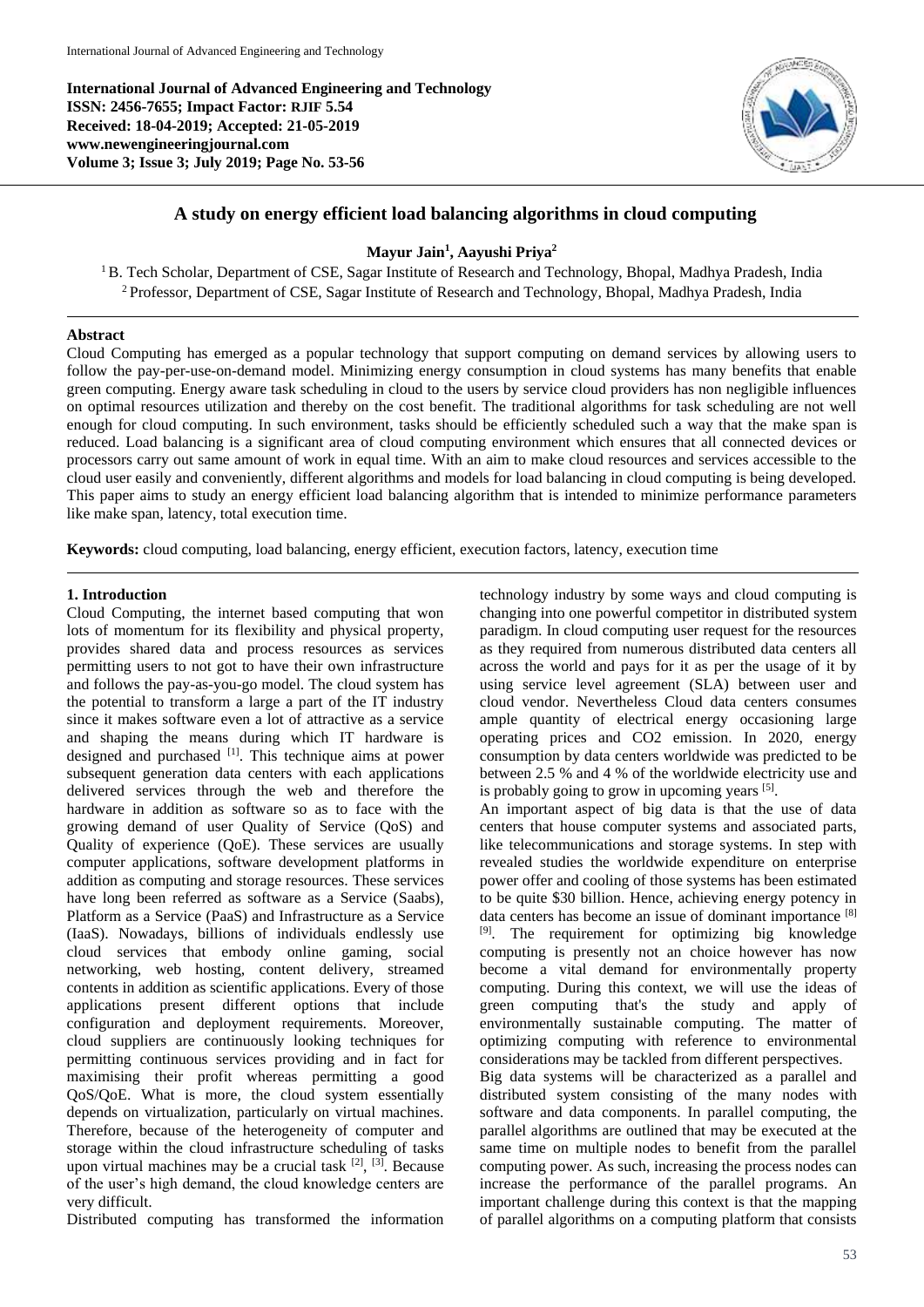of multiple multiprocessing nodes. A parallel rule will be mapped in numerous alternative routes to the process nodes. Every mapping alternative can perform otherwise for power consumption that's necessary in green computing. During this perspective, choosing a possible mapping of parallel algorithm to computing platforms has become intractable for the human parallel computing engineer. Existing studies on deployment of parallel computing algorithms have chiefly centered on addressing general computing metrics. For analyzing the alternatives with regard to green computing, these metrics don't seem to be adequate and that we got to determine the metrics which will be used to measure the impact of a selected deployment alternative on the environmental parameters (such as power consumption).

#### **2. Related Work**

Antony Thomas et al. <sup>[6]</sup>, proposed an improved scheduling algorithm is introduced after analyzing the traditional algorithms which are based on user priority and task length. High prioritized tasks are not given any special importance when they arrive. The proposed approach considers all of these factors and proposed an algorithm that assign a credit to all submitted tasks and schedule tasks based on their respective credit assigned.

Shubham Sidana et al.<sup>[7]</sup> proposed an algorithm to balance load on cloud based on arrangement of resources, according to processing speed for virtual machines and then allocating cloudlets to the resources according to their processing requirement. This algorithm allocates the resources in such a manner that job requiring less processing are not allocated to the machines with high processing power and vice versa. Gu *et al.* <sup>[8]</sup> for proposing a scheduling strategy for cloud

based environment. Based on the GA, authors proposed a virtual machine load balancing scheme that allows an optimal resource using the cloud data centers.

In the same order of ideas, Ge *et al*. [9] addressed the task scheduling problem with GA by evaluating all jobs in the job queue. The results of their experiments outputted better load balancing.

A multi-objective GA have been used by Liu *et al*. [10] for improving the overall performance of cloud computing. Authors designed a task scheduling model for reducing the system power consumption while improving the profit of service providers by providing a dynamic selection mechanism according to the real time requirements.

Yadav et al. <sup>[6]</sup>, proposed a particle swarm based algorithm that can balance the load in cloud computing so that resources are easily available for users. This paper aims to develop an efficient load balancing algorithm using particle swarm based to minimize performance parameters like make span, latency, total execution time.

Wei *et al.* <sup>[12]</sup> extended the task scheduling problem to the mobile cloud computing environments by extending the Cloudlet architecture. Authors have taken each tasks profit into consideration in order to maximize the profit of the system, which is an import target of the task scheduling algorithm in the commercial mobile cloud environment. They designed their proposal based on the hybrid ACO algorithm, which has been validated by experiments. Moreover, heterogeneous cloud are usually considered by the cloud providers in order to well manage the utilization of their computing resources.

Dai *et al.* <sup>[13]</sup> analyzed the structure of heterogeneous cloud, and proposed a framework of multiobjective constrained

resource management that extended the computing power and the availability of cloud resources.

Then, in order to highlight a tradeoff among performance, availability, and cost of Big Data application running on Cloud infrastructures, Dai *et al*. [14] have modeled a mechanism of resource management for heterogeneous clouds by a multiobjective optimization algorithm.

Hussain A Makasarwala, *et al*. [15] gives a genetic algorithm (GA) based approach for load balancing in cloud. For population initialization, priority of request is considered based on their time.

After analyzing the existing work it is concluded that in Cloud Computing environment, there are some issues such as memory usage, delay in network due to heavy load or CPU load among cloud resources. Cloud environment is created by producing virtual resources of the actual available resources and sharing them among users or clients. In any situation when the total number of user to the particular virtual machine (VM) exceeds, the load balancing server will schedule the incoming users request on a new virtual machine.

#### **2. VM Scheduling**

The assignment of a task by the scheduler is subjected to a number of constraints. Constraints are typically either time constraints or resource constraints. A task may include data entry and processing, software access, and storage functions. The datacenter classifies tasks according to the service-level agreement and requested services. Each task is then assigned to one of the available servers. In turn, the servers perform the requested task. A response or result is transmitted back to the user [11].

Scheduling is a balancing scenario in which processes or tasks are scheduled as per the given requirements and used algorithm. The goal of scheduling algorithms in distributed systems is to spread the load on the processors and to maximize their utilization while minimizing total task execution time. Job scheduling, one of the most famous optimization problems, plays a key role to improve flexible and reliable systems <sup>[12]</sup>. The main purpose is to schedule jobs to the adaptable resources in accordance with adaptable time, which involves finding out a proper sequence in which jobs can be executed under transaction logic constraints.

In Cloud Computing VM scheduling algorithms are used to schedule the VM requests to the Physical Machines (PM) of the particular Data Center (DC) as per the requirement fulfilled with the requested resources (i.e. RAM, Memory, Bandwidth etc). In today's era there are so many cloud providers in market that have different capacity of Data Centers and Physical Machines available. In general scheduling algorithm works in three levels as given below [9]:

- 1. For the set of VMs find the appropriate Physical Machine.
- 2. Determine the proper provisioning scheme for the VMs.
- 3. Schedule the tasks on the VMs

Figure 1 shows the components of cloud computing scheduling. As shown in the figure, the scheduling model in a cloud datacenter consists of four components, namely, computing entity, job scheduler, job waiting queue, and job arrival process [10].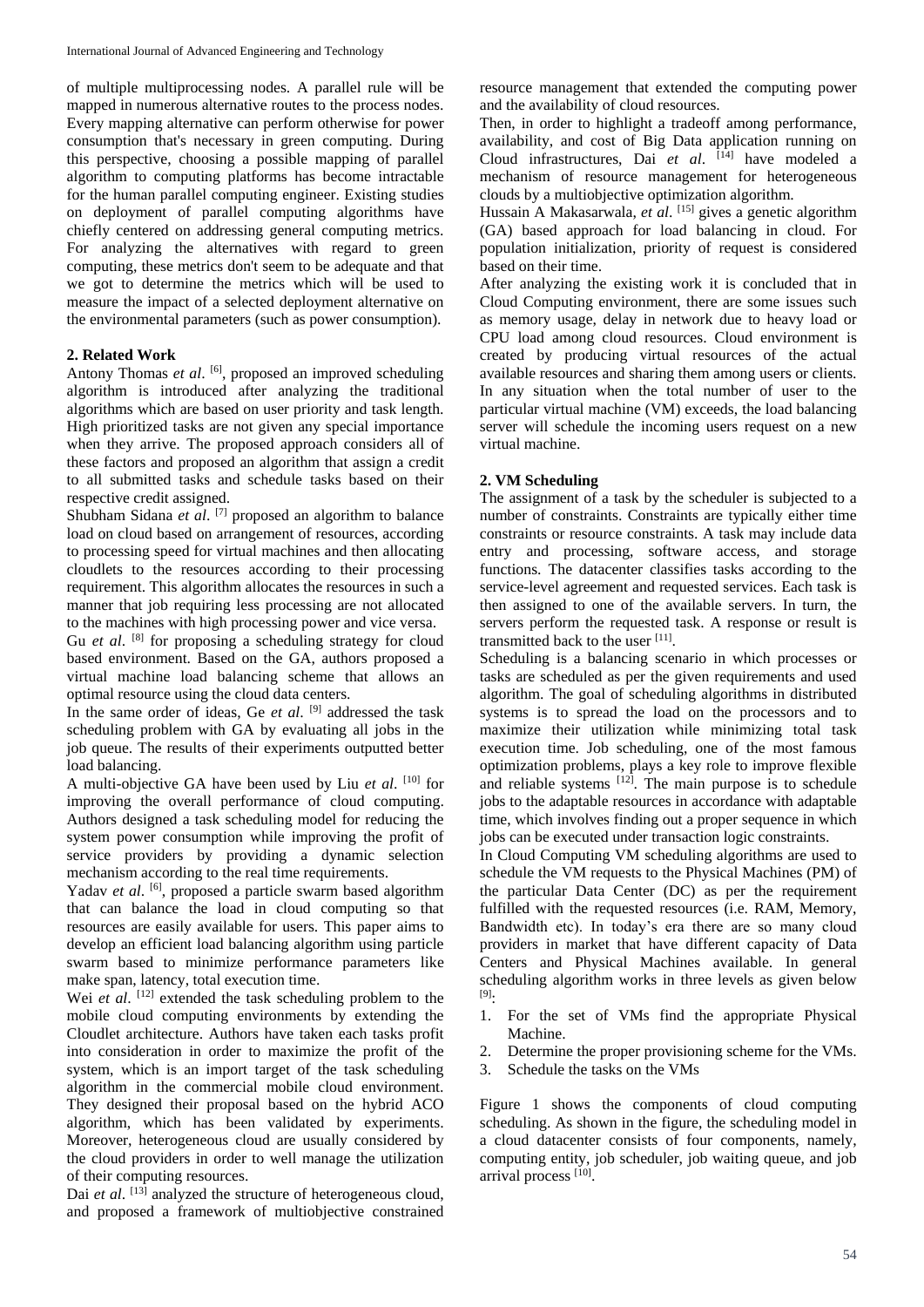

**Fig 1:** Scheduling Model in Cloud

- A. *Computing entity* is provided through the implementation of a virtualization technique in the cloud computing system. A number of virtual machines that provide computing facilities, such as the operating system and software, are present in the cloud system to process the submitted tasks. A computing entity is characterized by its computing capacity, which indicates the number of instructions it can process in a second  $^{[13]}$ .
- B. *Job scheduler* is an important component of the scheduling process in a cloud computing.
- C. *Job waiting queue* is the line of jobs for execution waiting to get assigned to a particular machine.
- D. *Job arrival process* is the procedure in which jobs arrive into the scheduling system.

#### **4. Energy Efficient Load Balancing**

Load Balancing  $[7]$  is method of reallocating the entire load to the distinct nodes of the collective system to make resource utilization effective and to advance the latency of the job response time, all together eliminating a circumstance during which number of the nodes are over loaded whereas some others are under loaded. Accordingly Load balancing is an especially technique that enables networks and assets by means of supplying a most throughput with minimal reaction time through dividing the traffic between servers. This load taken into consideration are CPU load, amount of memory used, delay or network load.

In a typical cloud system every virtual machine in the cloud

data center does the equivalent amount of work throughout the system and is overloaded with request; therefore load balancing is indispensable for increasing the throughput and lessens the response time to evenly distribute workload amidst all available servers. The load of a machine can be balanced by shifting the workload, dynamically to remote nodes or machines which are under-utilized. Due to this, the user satisfaction is maximized by minimizing response time, escalating resource utilization, lowering the number of job rejections due to delay and enhancing the performance ratio of the system [3]. Load balancing aid in improving the overall power efficiency of the data centre. It is used for properly segregating the traffic between servers, by evading heavy overload on the resources of a single targeted server. Data can be sent and received without high communication delay and thereby minimizes the total waiting time of the resources. The goal of an energy aware load balancer is to sustain availability to compute nodes for resource requests, while reducing the total energy consumed by the cloud infrastructure [4]. Dynamic load balancing is preferable in distributed systems so as to have the system workload to be balanced uniformly among all available nodes in a way that reduces the mean job response time to a greater extent [5]. Load balancing in the cloud computing domain is different from the classical and conventional techniques and architectures of load balancing. Load balancing tries to eschew the unevenness in resource distribution in the system and uniformly balances the system load and achieves tremendous improvements in performance. The goal of any energy aware load balancer is to ensure availability of requested resources for computation and aid in minimizing the total energy consumed in the cloud data center

## **5. Load Balancing Parameters**

A set of parameters are taken into account when building a VM scheduling algorithm. These parameters play an important role to increase overall cloud performance which is described below:

A. *Make span* is the total completion time of all tasks in a job queue. A good scheduling algorithm always tries to reduce the make span. The make span is defined as the maximum time to complete the ith task on the  $m<sub>th</sub>$  VM [11] .

| <b>Parameters</b> | <b>Definition</b>                                                           |
|-------------------|-----------------------------------------------------------------------------|
| Ti                | i <sub>th</sub> task                                                        |
| Mi                | m <sub>th</sub> virtual machine                                             |
| C <sub>i</sub>    | time when task t <sub>i</sub> arrives                                       |
|                   | time when virtual machine $m_i$ is available                                |
| $\rm E_{ii}$      | execution time for $t_i$ on $m_i$                                           |
|                   | time when the execution of $t_i$ is finished on $m_i c_{ij} = a_i + e_{ij}$ |
| Make span         | maximum value of c <sub>ij</sub>                                            |

**Table 1:** Make span Parameters Definitions

B. *Average Latency:* Average latency is the ratio of total waiting time of tasks and number of these tasks.

$$
Average Latency = \frac{Total waiting time of all tasks}{Number of tasks}
$$

C. *Execution time span:* Execution time span is the time duration taken from beginning of first task, start processing and end with last task finished the processing.

## Execution Time  $=$  Te  $-$  Ts

Where, Te is time of ending last task, and Ts is time of start first task.

D. *Average Turnaround Time:* Average turnaround time is